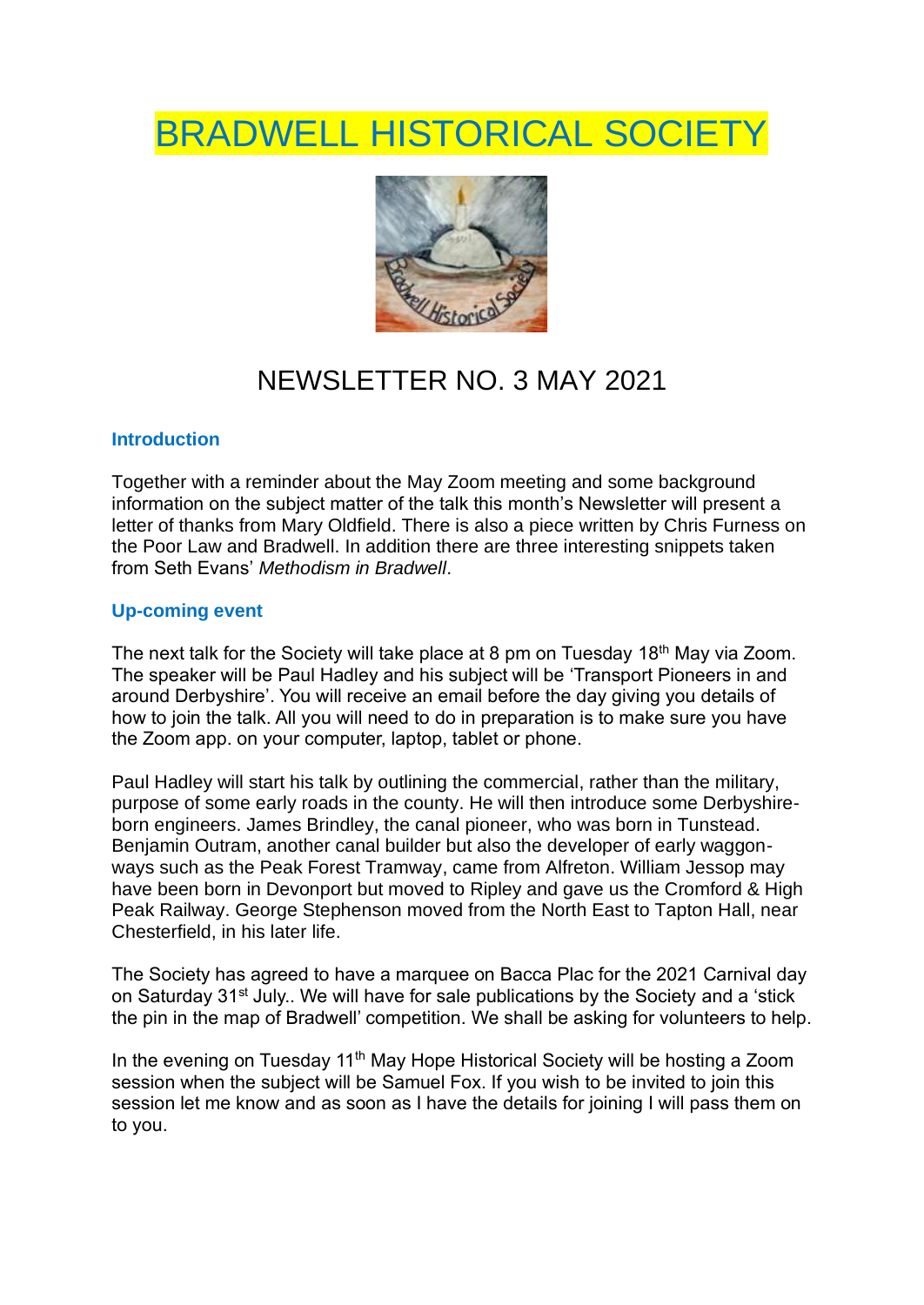#### **Correspondence**

The Society made a donation of £210 to the Methodists towards the renovation of the doorway into the undercroft in the Methodist Hall. The doorway had fallen into disrepair and the Society stores a number of its important items in the undercroft. We received this card of thanks from Mary Oldfield the Steward for the Chapel

Fradwel Methon<br>Bradwel Methon<br>del at the Historial Scenty Bradwell<br>My grateful thanks on behaved<br>of the Methodist Chuch for your<br>generous donation<br>Regards<br>Mary Oldfield

#### **BRADWELL AND THE POOR LAW**

Parish responsibility for the poor was essentially a Tudor notion, first proposed by Henry the Eighth, just before he dissolved the Monasteries and seized the assets of the Guilds. Henry was not well known for a caring attitude towards the poor so we must assume that his apparent conversion was a pre-emptive move to head off a possible popular rebellion against the loss of the benefits which poor people received from the monastic system and the Guilds. However, poverty increased 1,000 fold in the late 16<sup>th</sup> century and the first Poor Law Act was passed in 1601 - firmly attaching responsibility for the poor of a parish to its property-owning residents. Each parish was obliged to provide a Poorhouse for the infirm and elderly and find work for the able-bodied. Anyone refusing such work could be sent to prison. The Act was later refined and improved by the first Queen Elizabeth and became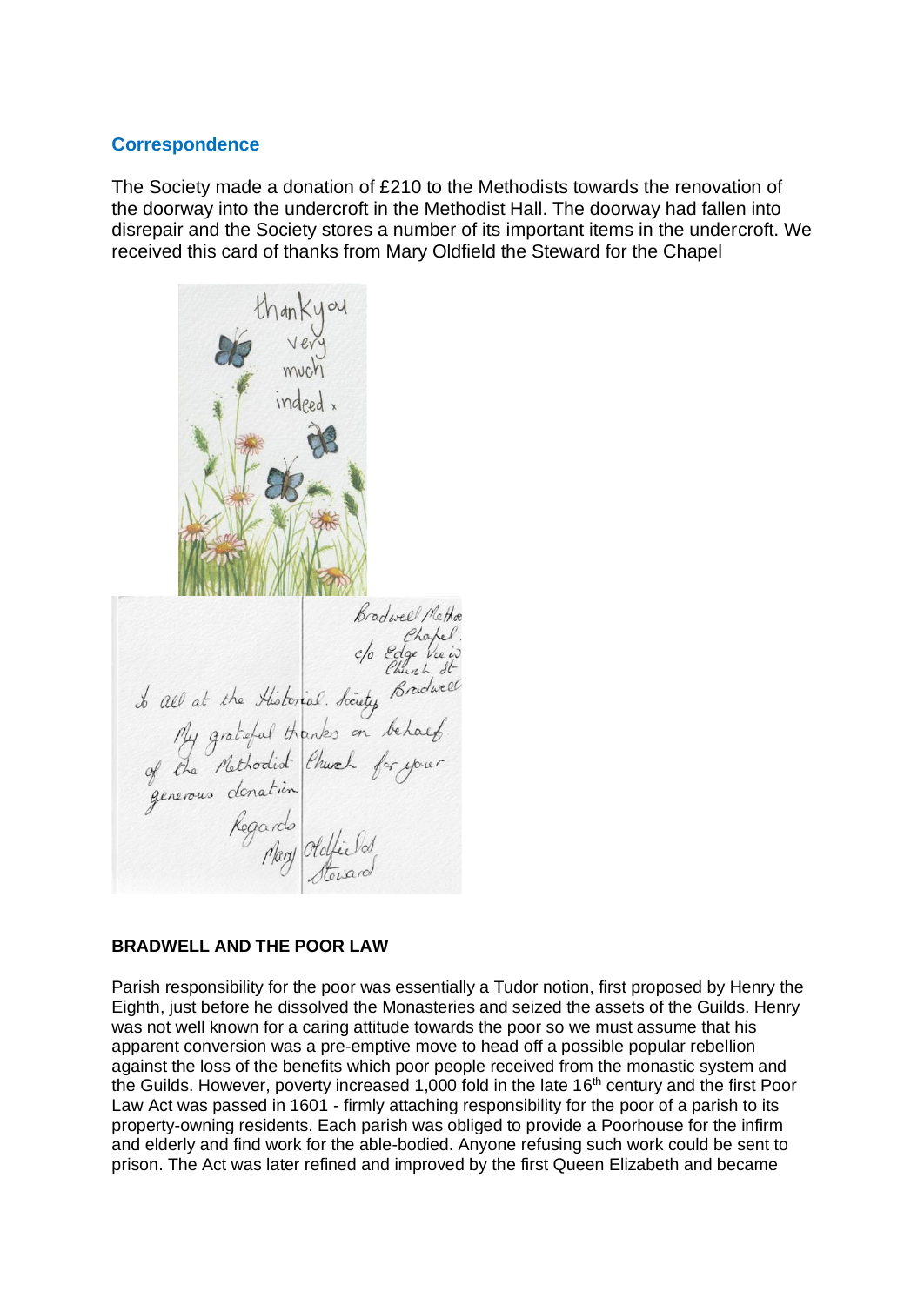robust enough to continue well into the 1930s, by which time the Poor Law Workhouse had become a feared institution.

Parish Councils were obliged to appoint 'Overseers for the Poor' who collected Poor Rates from property owners and distributed the proceeds to the needy. During the 17<sup>th</sup> century, Poor Houses gradually evolved into Work-houses where the able bodied unemployed were required to work in return for their board and lodging - until 1782, when Outdoor Relief was established as an alternative. From then until 1834 most beneficiaries received relief in cash, food, clothing, etc. rather than accommodation.

Bradwell's first workhouse was near the Samuel Fox public house, but in 1819 new premises were purchased on Hugh Lane – now re-named Rose Lea Cottage and, rather appropriately, owned and occupied by our (at the time of writing this)) current Parish Clerk.

The full records for Bradwell Workhouse from opening to closure in 1841, are in private hands but I've been given access to them. As Seth Evans noted, they do appear to record a cosy system which treated its subjects with care and compassion and was quite liberal with payments to the poor - and expenses for their Overseers. This was particularly evident at Overseers meetings when substantial amounts of ale and food were consumed and charged to account. Quite often some of these expenses were disallowed by Poor Law inspectors – only to reappear on the next statement. This generous attitude, reflected nationally, resulted in escalating poor rates, a ratepayers revolt and the reforming Poor Law Amendment Act of 1834. This Act did away with Outdoor Relief and resolved that anyone seeking relief must enter a parish workhouse. It also ordered the creation of large centralised 'Union' workhouses, which could accommodate all the designated poor from the parishes within a Union of Parishes. Bradwell thus became part of the Bakewell Union in 1839 and any of its residents seeking poor relief had to agree to permanent removal to the Bakewell Workhouse, when it opened in 1841, and submit to its harsh and often brutal regime. There would be no more village administered benevolence or daily visits to or from friends and relatives. The comforting workhouse had become a feared institution into which people disappeared – mostly never to return to their former communities. The Bradwell workhouse was then closed down but the parish still had to pay the costs of its parishioners who were removed to the Union workhouse and provide members for the Union Board of Guardians. However, greater efficiency and, understandably, fewer applications for poor relief reduced the overall cost to the parish – which no doubt pleased the ratepayers.

Early  $20<sup>th</sup>$  century welfare reforms gradually reduced national poverty and the Bakewell Workhouse connotation was softened by renaming it 'The Bakewell Public Assistance Institution' in 1913. In 1930 responsibility for the Institution passed to the District Council and after the Bevan Report and the formation of the Welfare state, in 1948, it became the NHS Newholme Hospital and so remains to this day.

*This piece was first published in the Bradwell News by Chris Furness who kindly gave us permission to reproduce it here.*

#### **Snippets from** *Methodism in Bradwell*

1. As was common practice with books such a *Methodism in Bradwell* lengthy lists of the names of worthies who had donated to the building or renovation of the building were included. Thus the name of Adam Morton appears on p 38 as having contributed a guinea to a building fund. Seth comments: